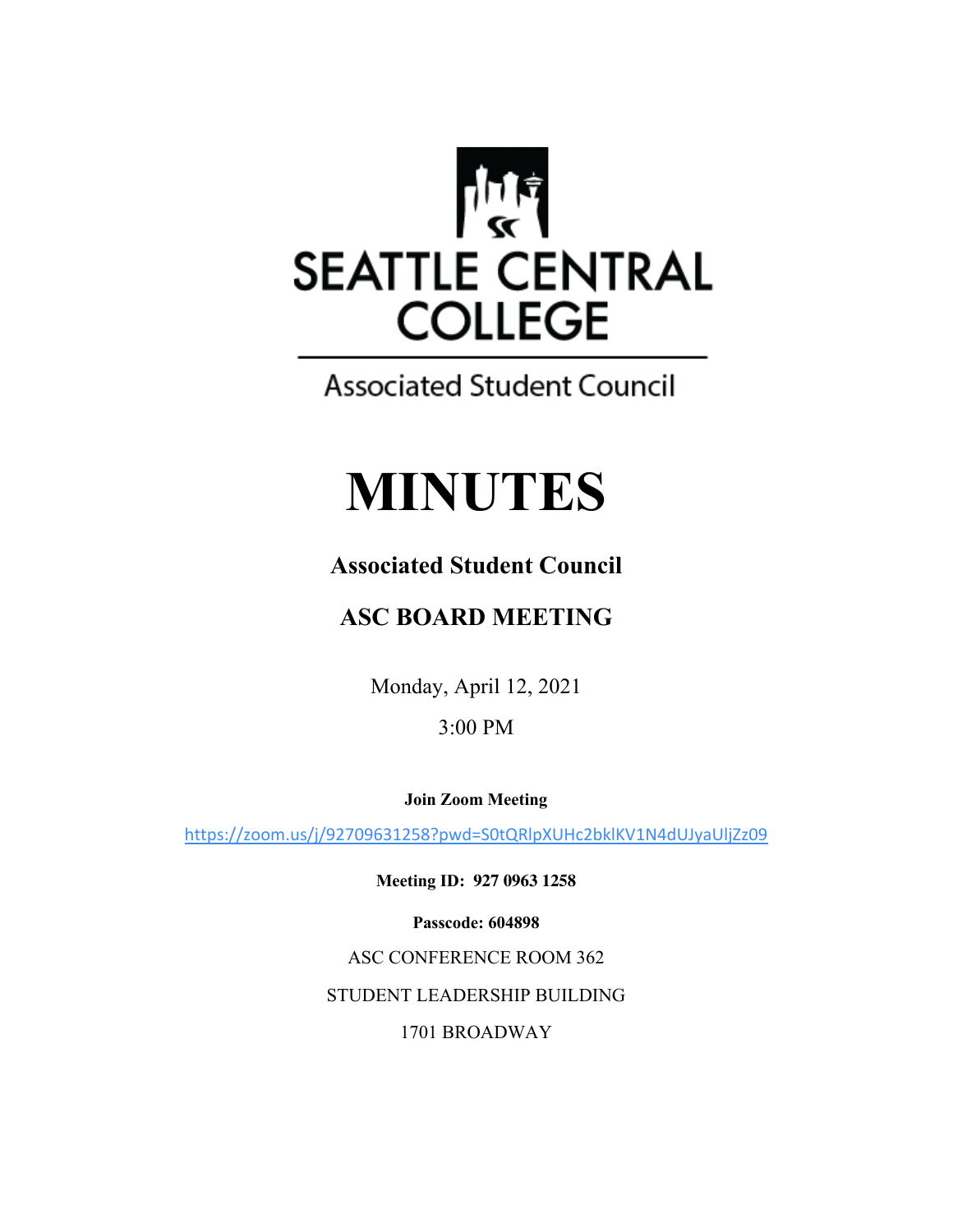### **Associated Student Council Members**

|                                   | <b>Executive of Finance.</b>      |
|-----------------------------------|-----------------------------------|
|                                   |                                   |
|                                   |                                   |
|                                   |                                   |
|                                   |                                   |
|                                   |                                   |
|                                   |                                   |
|                                   |                                   |
|                                   |                                   |
|                                   |                                   |
|                                   |                                   |
|                                   |                                   |
|                                   | .Representative, Seattle Maritime |
| <b>Advisor: Dennis Coy Denman</b> |                                   |

#### **QUESTIONS?**

Associated Student Council Staff – Seattle Central College

1701 Broadway Seattle, WA 98122.

(206)-934-3890

asc-admin.central@seattlecolleges.edu

#### \**BARRIER FREE LOCATION – REASONABLE ACCOMODATIONS FOR PERSONS WITH DISABILITIES AVAILABLE UPON REQUEST\**

## **ASSOCIATED STUDENT COUNCIL BOARD MEETING MINUTES**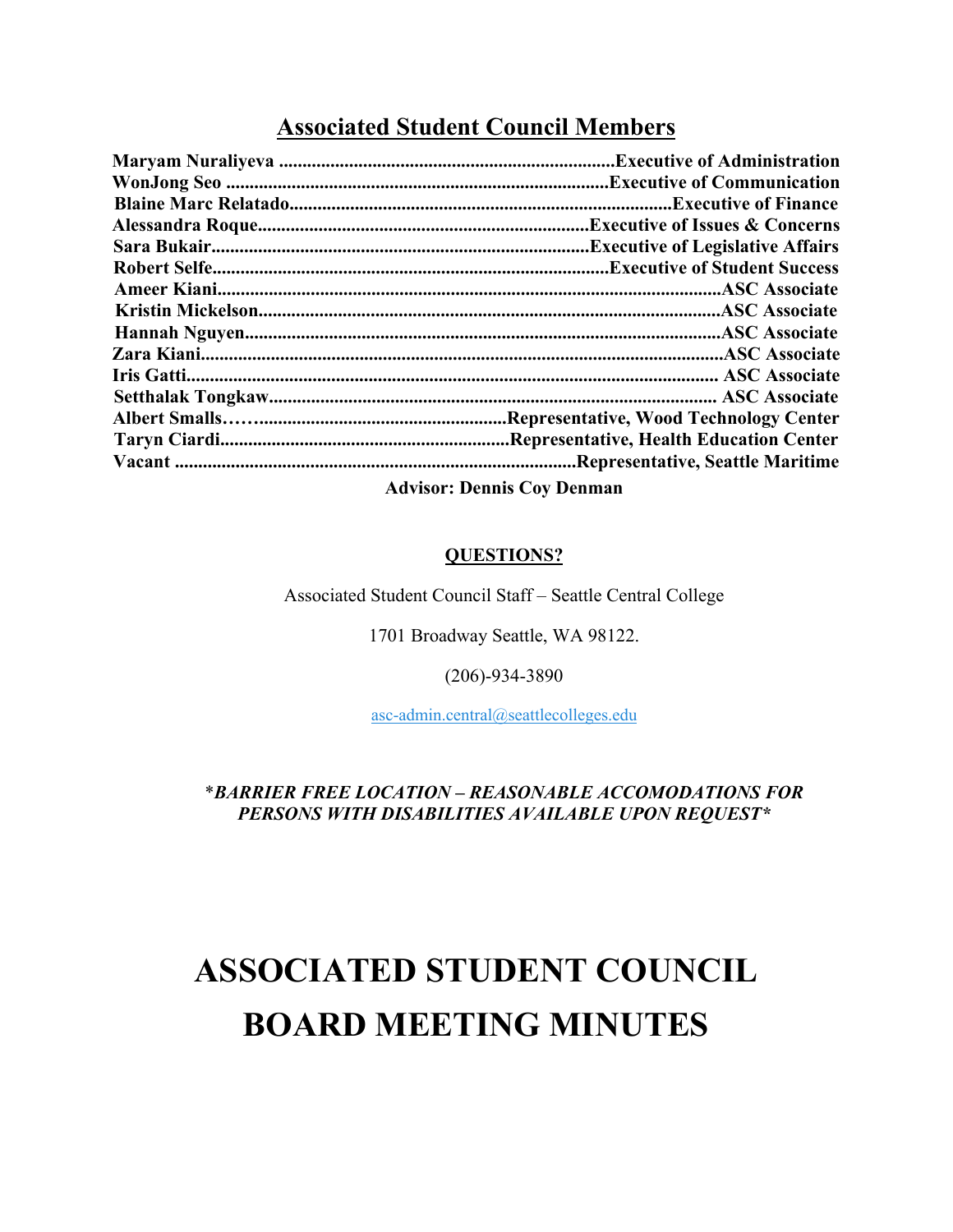#### **A. CALL TO ORDER** *(1min)*

Maryam called the meeting to order at 3:05 PM.

#### **B. ROLL CALL** *(1min)*

Present: Maryam, Joe, Blaine, Alex, Sara, Robert, Amir, Kristin, Hannah, Zara, Iris, Smile, Albert, Taryn

Absent:

#### **C. LAND USE ACKNOWLEDGEMENT** *(1min)*

*"I acknowledge the land on which we stand today as the traditional home of the Coast Salish people, the traditional home of all tribes and bands within the Duwamish, Suquamish, Tulalip and Muckleshoot nations. Without them, we would not have access to this gathering and to this dialogue. I ask that we take this opportunity to thank the original caretakers of this land who are still here."*

Maryam read the land acknowledgment at 3:07 PM.

#### **D. APPROVAL OF MINUTES** *(1min)*

Sara made a motion to approve the minutes from March  $15<sup>th</sup>$ , 2021.

Alex seconded

The motion passes and the minutes were approved at 3:09 PM.

#### **E. PUBLIC COMMENT PERIOD** *(*5*min)*

• Albert informed everyone that he has to leave early for a doctor's appointment and that he has no new reports.

#### **F. OLD BUSINESS** *(10min)*

No old business

#### **G. NEW BUSINESS** *(30min)*

• Alex focused on helping students with concerns. Alex hoped that ASC would be more accessible for student, help students case by case and refer them to certain resources. Alex also discussed the resource to help the students' registration issues.

Alex made a motion to make this week's ASC work session into a general central support hour for students.

Robert seconded.

The motion passes.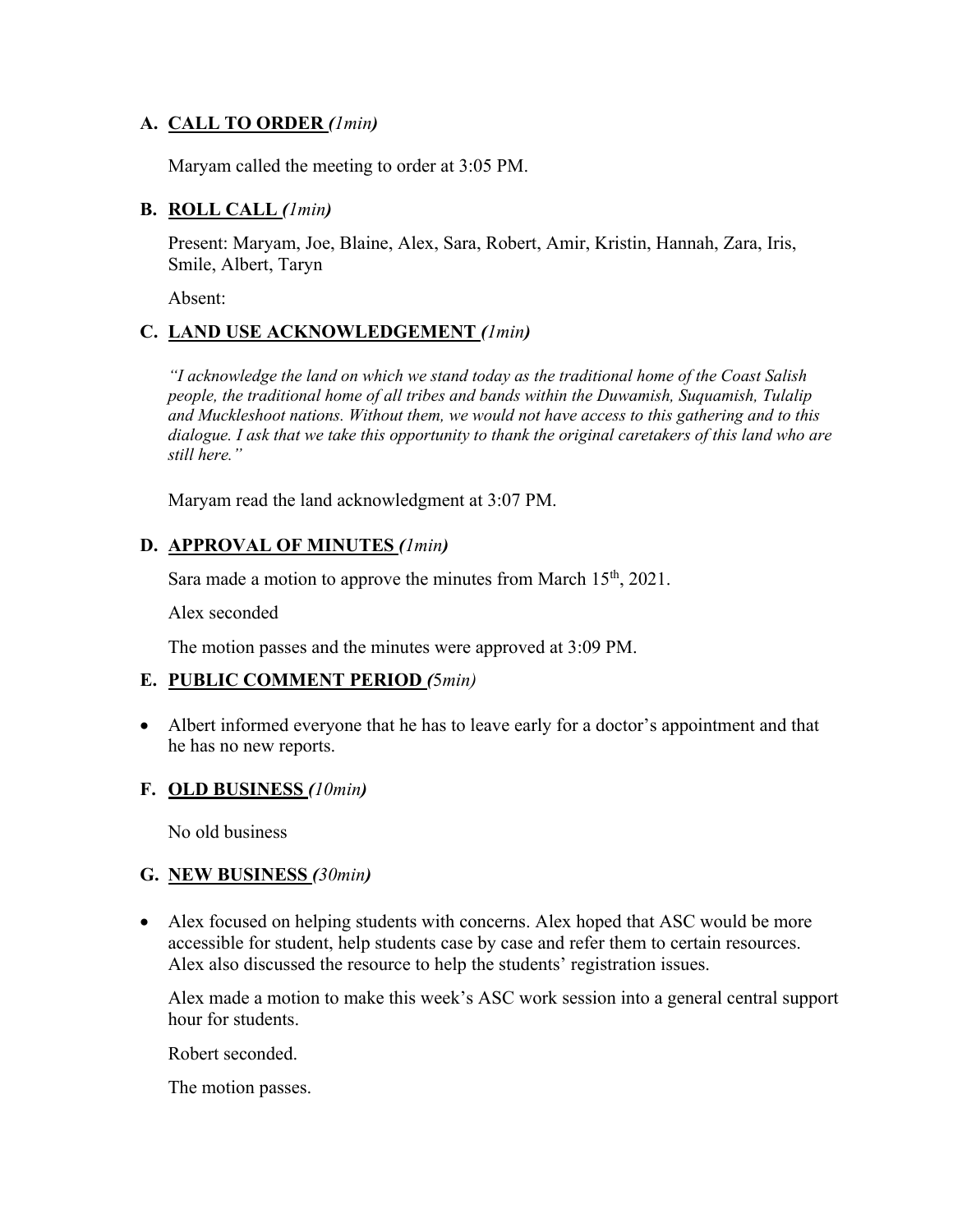• Sara and the Bylaws committee had made proposed changes to the constitution. Sara discussed with ASC about the changes for the constitution and to have it be ratified.

Sara made a motion to approve the ratification of the proposed constitution. Joe seconded. The motion passes.

- Blaine reported to the ASC members about the 2020-21 S&A Fee Monthly Budget and updates on the allocations & balances. Blain is working on the ASC book fund and trying to use the remaining balance for this year. Blaine mentioned the working hours of executives & associates.
- Elijah gave a presentation about ASC Ambassadors needed for sustainability and Student Leadership Eco-Challenge. The primary goal of this event is to get people engaged in sustainability. The event is fully virtual and takes place from April  $19<sup>th</sup>$  to the  $30<sup>th</sup>$ .

#### **H. COMMITTEE REPORTS** *(10min)*

#### **1. Communications Committee**

The Communications Committee is going to have the first meeting on Thursday.

**2. Issues and Concerns Committee**

The Issues and Concerns Committee is working on the committee's meeting schedule and translating the Issues and Concerns form. Alex sent out the email to find the most-used languages at SCC.

#### **3. Services and Activities Fee Committee**

The Services and Activities Fee Committee assigned members to meet with directors. Blaine will be presenting the S&A Fee committee work to the office of president.

#### **4. Student Success Committee**

The Student Success Committee will have the first meeting for the President Medal Committee on Wednesday and send out the detailed information to individuals.

#### **5. Student Advocacy Committee**

The Student Advocacy Committee is working on the promotion for democracy voucher.

#### **6. Student Union Building Planning Committee**

The Student Union Building Planning Committee is going to have the first meeting for the new quarter. Iris will reach out to students to get them involved in the project.

#### I. **INDIVIDUAL REPORTS** *(*10*min)*

#### **1. Albert Smalls**

No new reports

#### **2. Alessandra Roque**